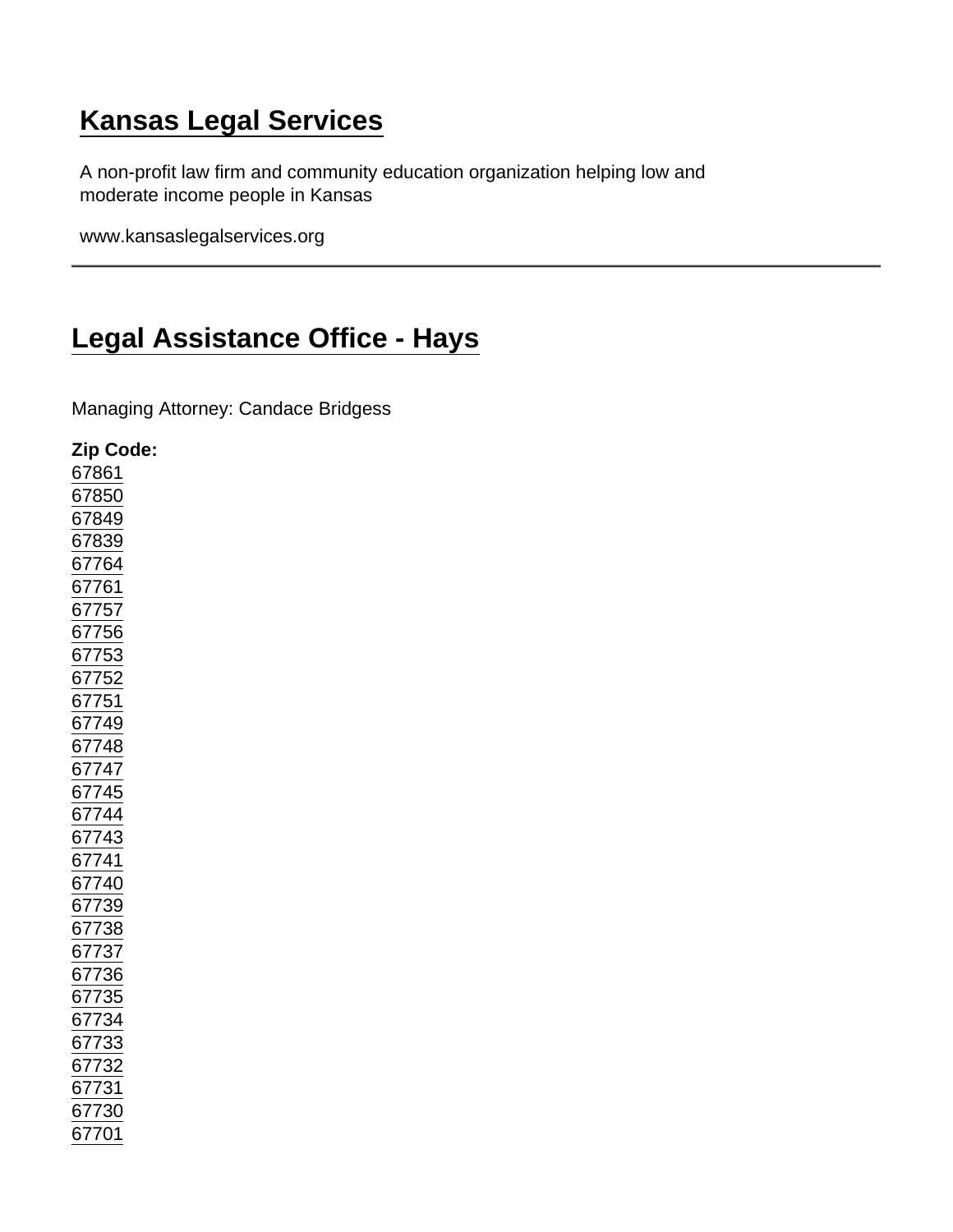| 677<br>67675                                                      |
|-------------------------------------------------------------------|
|                                                                   |
| 67674                                                             |
| <u>67673</u>                                                      |
|                                                                   |
|                                                                   |
|                                                                   |
| $\frac{67672}{67671}$<br>$\frac{67671}{67669}$                    |
|                                                                   |
|                                                                   |
| 67667<br>67665                                                    |
| 67664                                                             |
|                                                                   |
| 67663                                                             |
| 67661                                                             |
| 67660                                                             |
| <u>67659</u>                                                      |
|                                                                   |
|                                                                   |
| 67658<br>67657                                                    |
|                                                                   |
|                                                                   |
| $\frac{67654}{67653}$                                             |
| $\frac{67651}{ }$                                                 |
|                                                                   |
| $\frac{67650}{ }$                                                 |
| $\frac{2}{67649}$                                                 |
| 67648                                                             |
|                                                                   |
| 67647<br>67646<br>67645<br>67643<br>67643<br>67642                |
|                                                                   |
|                                                                   |
|                                                                   |
|                                                                   |
|                                                                   |
|                                                                   |
|                                                                   |
|                                                                   |
| 67639                                                             |
| 67637<br>67635                                                    |
|                                                                   |
|                                                                   |
|                                                                   |
|                                                                   |
|                                                                   |
|                                                                   |
|                                                                   |
|                                                                   |
|                                                                   |
| $\frac{17000}{67634}$ $\frac{67633}{67631}$ $\frac{67629}{67627}$ |
| $\frac{67625}{ }$                                                 |
|                                                                   |
| $\frac{67623}{67622}$ $\frac{67622}{67621}$                       |
|                                                                   |
|                                                                   |
| 67601                                                             |
| $\frac{67584}{ }$                                                 |
|                                                                   |
| $\frac{1}{67575}$<br>$\frac{67572}{67527}$                        |
|                                                                   |
| 67567                                                             |
|                                                                   |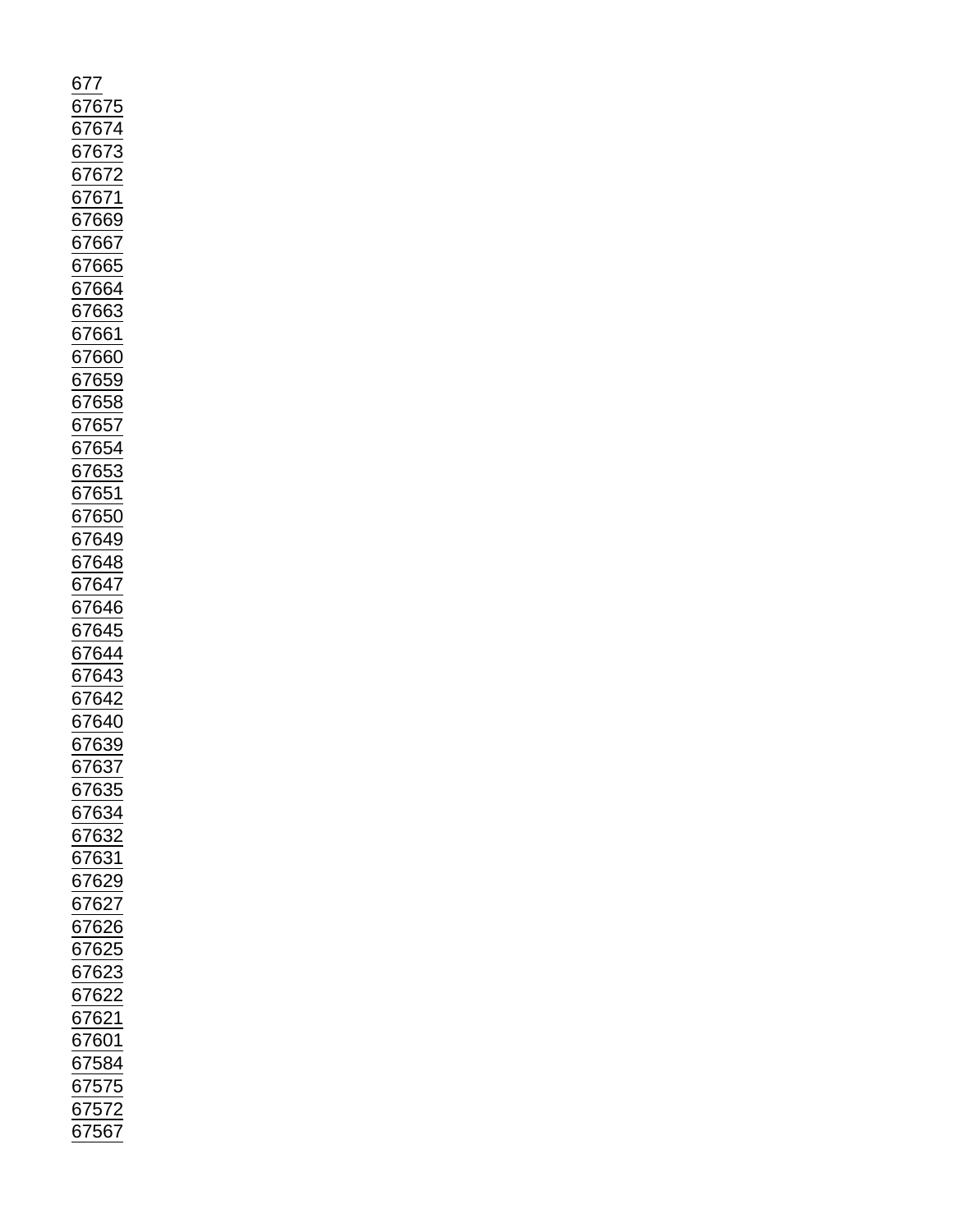| 67564<br>67560<br>67559<br>67556<br>67553<br>67548<br>67544<br>67530<br>67526<br>67525<br>67521<br>67520<br>67518<br>67516<br>67515<br>67513<br>6751<br>1<br>67490<br>67485<br>67481<br>67474<br>67473<br>67450<br>67437<br>67430<br>67427<br>66967<br>66952 |
|--------------------------------------------------------------------------------------------------------------------------------------------------------------------------------------------------------------------------------------------------------------|
|                                                                                                                                                                                                                                                              |
|                                                                                                                                                                                                                                                              |
|                                                                                                                                                                                                                                                              |
|                                                                                                                                                                                                                                                              |
|                                                                                                                                                                                                                                                              |
|                                                                                                                                                                                                                                                              |
|                                                                                                                                                                                                                                                              |
|                                                                                                                                                                                                                                                              |
|                                                                                                                                                                                                                                                              |
|                                                                                                                                                                                                                                                              |
|                                                                                                                                                                                                                                                              |
|                                                                                                                                                                                                                                                              |
|                                                                                                                                                                                                                                                              |
|                                                                                                                                                                                                                                                              |
|                                                                                                                                                                                                                                                              |
|                                                                                                                                                                                                                                                              |
|                                                                                                                                                                                                                                                              |
|                                                                                                                                                                                                                                                              |
|                                                                                                                                                                                                                                                              |
|                                                                                                                                                                                                                                                              |
|                                                                                                                                                                                                                                                              |
|                                                                                                                                                                                                                                                              |
|                                                                                                                                                                                                                                                              |
|                                                                                                                                                                                                                                                              |
| 66951                                                                                                                                                                                                                                                        |
| 66932                                                                                                                                                                                                                                                        |
| QR Code vCard:                                                                                                                                                                                                                                               |

Contact Address: 2017 North Vine